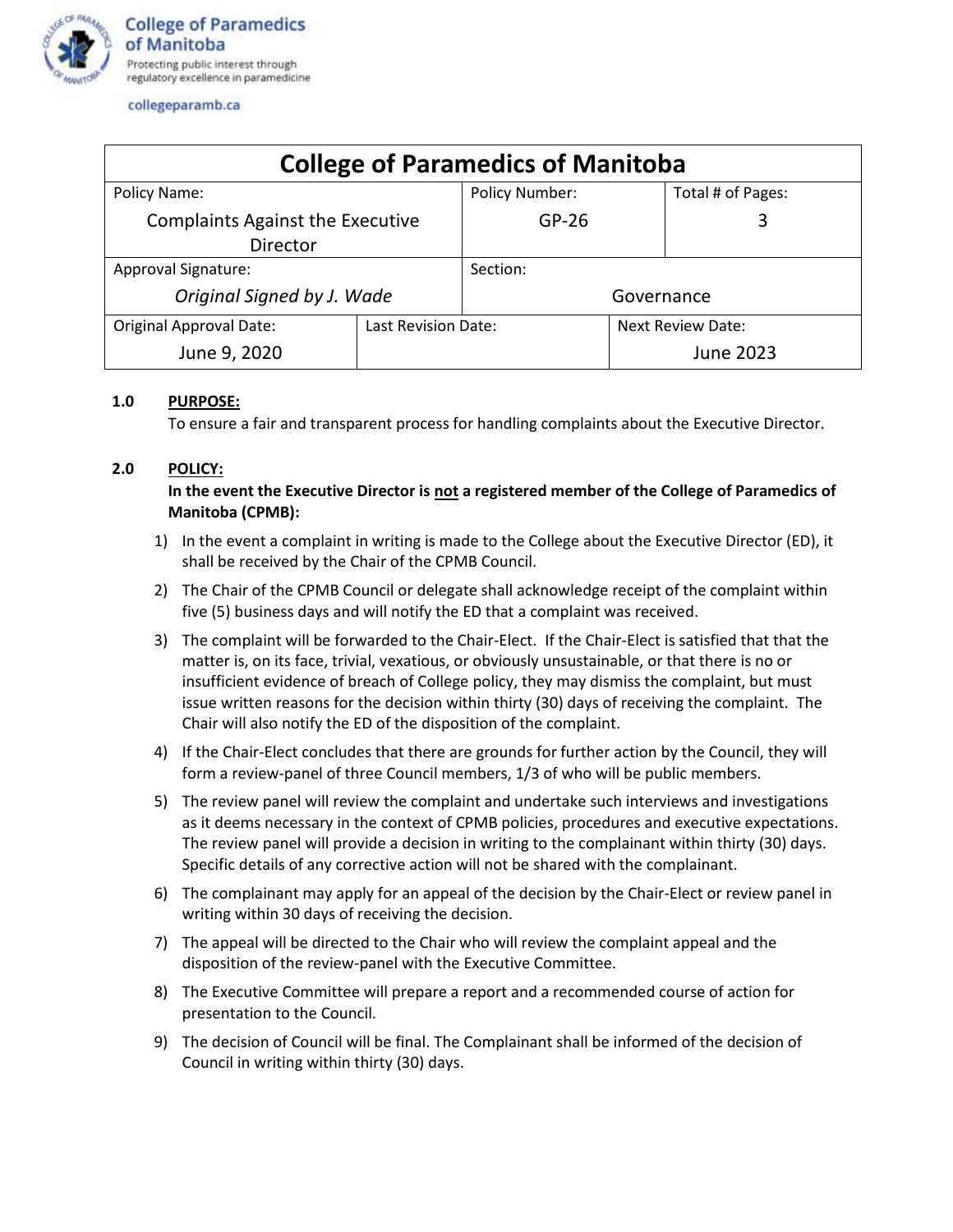

collegeparamb.ca

### **In the event the Executive Director is a registered member of the CPMB:**

- 1) In the event a complaint in writing is made to the College about the Executive Director, it shall be received by the Executive Director who shall refer it to the chair (the "Chair") of the Complaints Investigation Committee (the "CIC") for their review.
- 2) The Chair, in lieu of the Executive Director, shall process the complaint in accordance with section 91 of The Regulated Health Professions Act (the "RHPA").
- 3) If the Chair is satisfied, in accordance with subsection 91(2)(c) of the RHPA, that the matter is, on its face, trivial, vexatious, or obviously unsustainable, or that there is no or insufficient evidence of conduct about which a finding could be made under subsection 124(2) of the RHPA, the Chair may dismiss the complaint but must issue written reasons for the decision.
- 4) If the Chair dismisses the complaint, the Chair must promptly notify the complainant and the Executive Director of the dismissal and the reason(s) and notify the complainant of their right to have the decision reviewed by the CIC.
- 5) The complainant has 30 days after being notified of the dismissal to apply in writing with reasons to the Chair for a review by the CIC in accordance with subsections 92(2) to 92(5) of the RHPA.
- 6) If the complainant submits a request for review of a dismissal made by the Chair, the CIC will consider whether the decision was within a range of reasonable decisions in light of the information in the possession of the Chair at the time of their decision.
- 7) If the CIC concludes that the Chair's decision to dismiss was within a range of reasonable decisions, the CIC will not substitute its own decision for that of the Chair.
- 8) If the CIC concludes that the Chair's decision to dismiss was not within a range of reasonable decisions, the CIC shall then process the complaint in accordance with sections 93 - 113 of the RHPA.
- 9) In the event the complaint is unable to be considered at first instance by the Chair, the CIC shall process the complaint in accordance with section 91 of the RHPA.
- 10) If the CIC is satisfied, in accordance with subsection 91(2)(c) of the RHPA, that the matter is, on its face, trivial, vexatious, or obviously unsustainable, or that there is no or insufficient evidence of conduct about which a finding could be made under subsection 124(2) of the RHPA, the CIC may dismiss the complaint but must issue written reasons for the decision.
- 11) If the CIC dismisses the complaint, the CIC must promptly notify the complainant and the Executive Director of the dismissal and the reason(s) and notify the complainant of their right to have the decision reviewed.
- 12) The review of the decision will be conducted by a person external to the College (the "Complaint Adjudicator") selected by the chair of the Council from a roster of qualified individuals.
- 13) The complainant has 30 days after being notified of the dismissal to apply in writing with reasons to the CIC for a review by the Complaint Adjudicator, in lieu of the CIC, in accordance with subsections 92(2) to 92(5) of the RHPA.